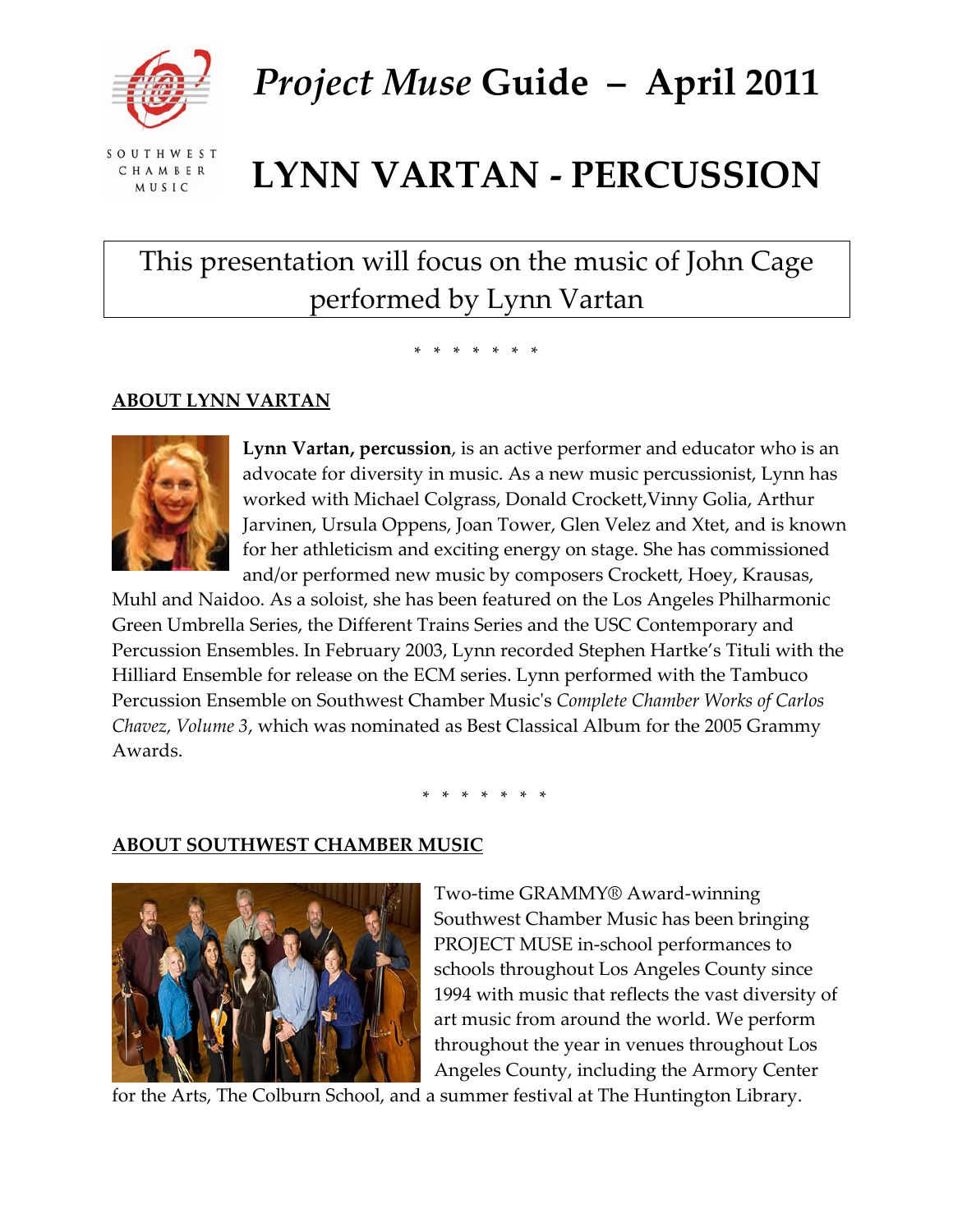#### **FEATURED COMPOSER**



**John Milton Cage Jr.** (September 5, 1912 – August 12, 1992) was an American [composer,](http://en.wikipedia.org/wiki/Composer) [philosopher,](http://en.wikipedia.org/wiki/Philosopher) [poet,](http://en.wikipedia.org/wiki/Poetry) music [theorist](http://en.wikipedia.org/wiki/Music_theory), [artist](http://en.wikipedia.org/wiki/Artist), [printmaker](http://en.wikipedia.org/wiki/Printmaking), and amateur [mycologist](http://en.wikipedia.org/wiki/Mycology) and [mushroom](http://en.wikipedia.org/wiki/Mushroom) collector. A pioneer of [chance](http://en.wikipedia.org/wiki/Aleatoric_music) music, [electronic](http://en.wikipedia.org/wiki/Electronic_music) [music](http://en.wikipedia.org/wiki/Electronic_music) and non-standard use of musical [instruments,](http://en.wikipedia.org/wiki/Extended_technique) Cage was one of the leading figures of the post-war **avant-[garde](http://en.wikipedia.org/wiki/Avant-garde)**. Critics have lauded him as one of the most influential American composers of the 20th century. He was also instrumental in the development of [modern](http://en.wikipedia.org/wiki/Modern_dance) dance, mostly through his

association with choreographer Merce [Cunningham](http://en.wikipedia.org/wiki/Merce_Cunningham), who was also Cage's romantic partner for most of their lives.

Cage is perhaps best known for his 1952 composition *4′[33](http://en.wikipedia.org/wiki/4%E2%80%B233%E2%80%B3)″*, the three movements of which are performed without a single note being played. The content of the composition is meant to be perceived as the sounds of the environment that the listeners hear while it is performed, rather than merely as four minutes and thirty three seconds of silence, and the piece became one of the most controversial compositions of the twentieth century. Another famous creation of Cage's is the [prepared](http://en.wikipedia.org/wiki/Prepared_piano) piano (a piano with its sound altered by placing various objects in the strings), for which he wrote numerous dance-related works and a few concert pieces, the best known of which is *Sonatas and [Interludes](http://en.wikipedia.org/wiki/Sonatas_and_Interludes)* (1946–48).

His teachers included Henry [Cowell](http://en.wikipedia.org/wiki/Henry_Cowell) (1933) and Arnold [Schoenberg](http://en.wikipedia.org/wiki/Arnold_Schoenberg) (1933-35), both known for their radical innovations in music, but Cageʹs major influences lay in various Eastern cultures. Through his studies of Indian [philosophy](http://en.wikipedia.org/wiki/Indian_philosophy) and Zen [Buddhism](http://en.wikipedia.org/wiki/Zen_Buddhism) in the late 1940s, Cage came to the idea of chance‐controlled music, which he started composing in 1951. The *I [Ching](http://en.wikipedia.org/wiki/I_Ching)*, an ancient [Chinese](http://en.wikipedia.org/wiki/Chinese_classic_text) classic text on changing events, became Cageʹs standard composition tool for the rest of his life. In a 1957 lecture, *Experimental Music*, he described music as "a purposeless play" which is "an affirmation of life – not an attempt to bring order out of chaos nor to suggest improvements in creation, but simply a way of waking up to the very life we're living".

#### **FEATURED WORK**

*Child of Tree* is a composed improvisation for plant materials. Cage specifies amplified cactus and pea pod shakers as two of ten "instruments" that are to be chosen by the performer. The aleatory is realized on three levels. First by the interpretation of the "score": the instructions provided are written out in rough‐draft‐form in Cageʹs chicken scratch, with words, sentences and paragraphs crossed out and scribbled over. The difficulty of reading the words and the ambiguity of what is and what is not crossed out adds and element of chance to the construction. Second, by the means of composing the structure: prior to the performance, the performer throws coins and interprets the results (heads or tails) by the oracle of the I Ching (the Chinese Book of Changes). These chance operations determine how many sections the prescribed 8 minutes is to be divided, the lengths of those sections and which instruments are to be used in which sections. And thirdly, aleatory is realized in the performance, which is simply an improvisation. The performer is instructed to "clarify the time structure by means of the instruments," but even though the performance is completely designed by the performer, an element of chance still exists "because the improvisation can't be based on taste and memory since one doesn't know the instruments" (John Cage in an interview, 1982).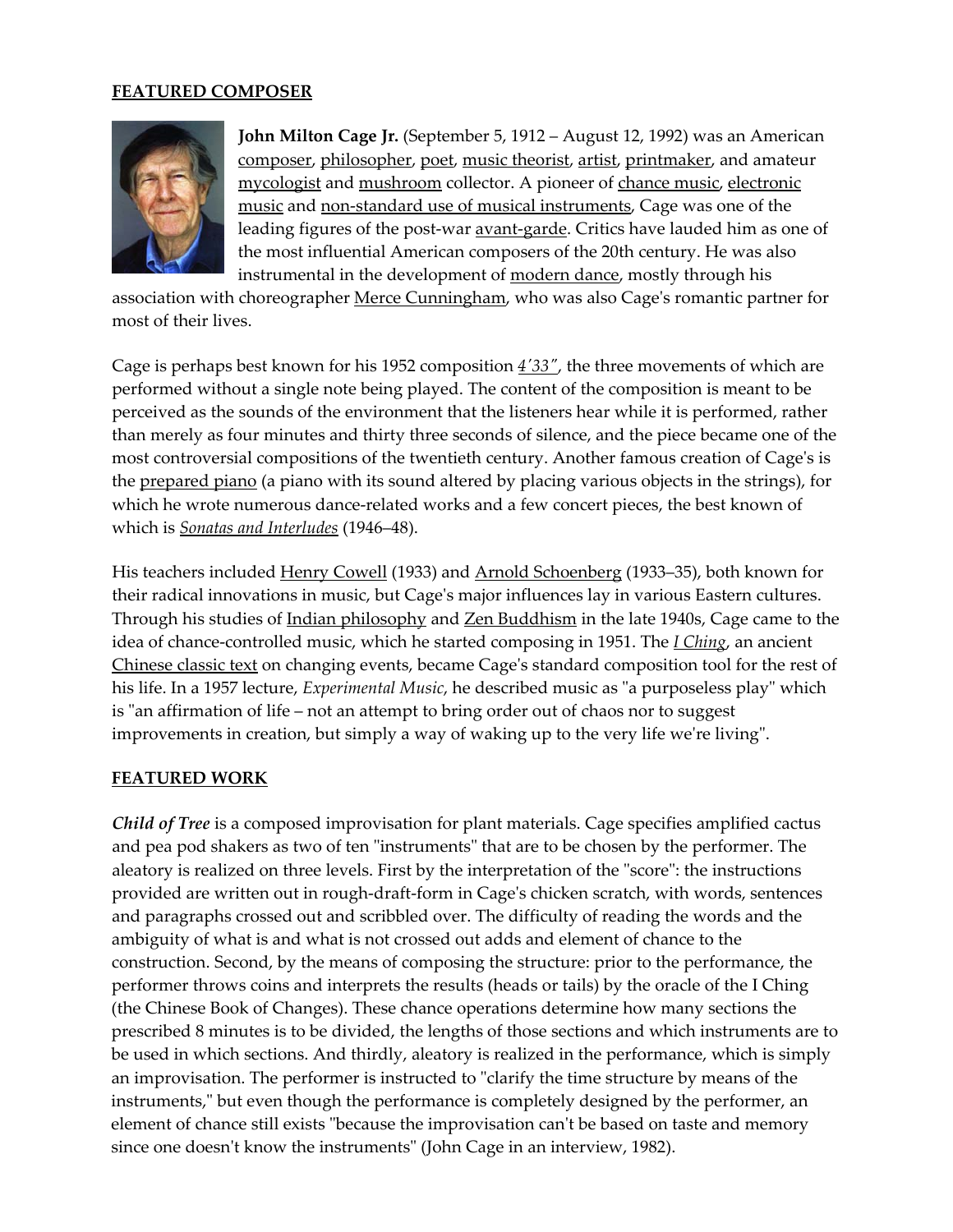#### **MUSICAL VOCABULARY** (from the California Standards for the Arts, unless noted otherwise)

**CHANCE OPERATION** is a means of making a decision and how relinquishing control changes the outcome. **DYNAMICS** are various degrees of volume in the performance of music, such as loud and soft.

**EXTENDED TECHNIQUES** are unconventional, unorthodox or "improper" techniques of playing musical

instruments, in order to expand and explore the possibilities of different instruments.

The **I‐CHING** is an ancient Chinese oracle book that deals with philosophy and divination.

**IMPROVISATION** is the spontaneous creation of music.

An **INTERVAL** is the distance in pitch between two tones.

The **MARIMBA** is a musical instrument in the percussion family. Keys or bars (usually made of wood) are struck with mallets to produce musical tones. The keys are arranged as those of a piano. The modern marimba was developed by Japanese and American builders based on the Hispanic‐American traditional marimba.

A **MELODY** is an organized sequence of single notes.

The **METER** is the grouping of beats by which a piece of music is measured.

The **PERCUSSION FAMILY** includes all musical instruments that are played by being struck.

**PONTICELLO** is a string instrument technique where one plays on the bridge of the instrument to achieve a special effect.

**RHYTHM** is the combination of long and short, even and uneven sounds that convey a sense of movement in time. **SCORDATURA** is an alternate tuning used for the open strings of a string instrument. It is an extended technique used to allow the playing of otherwise impossible melodies, harmonies, figures, chords, or other note combinations. A **SCORE** is the written form of the entire composition. All players have a part of the score for their instrument,

unless they have memorized the notes.

**SOUND PERCEPTION** is how you interpret what you hear and where you hear it.

The **TIMBRE** is the tone color or character of sound heard.

The **TONALITY (KEY)** is the tonal center of a composition.

**TREMOLO** is a shaking sound which is achieved by repeating the same note extremely quickly or by playing two notes very quickly, one after the other.

**TUNING** is to adjust a music instrument to the desired frequency or pitch.

#### **CONTINUE LEARNING WITH THESE INTERNET RESOURCES:**

*For more information on Lynn Vartan, visit:* http://www.lynnvartan.com

*For more information on our featured composer John Cage, visit these websites:* http://en.wikipedia.org/wiki/John\_Cage http://www.pbs.org/wnet/americanmasters/episodes/john‐cage/about‐the‐composer/471/ http://www.johncage.info/

*To try to create your own composition at:* www.creatingmusic.com

*Another excellent interactive website for kids with information about instruments is:* www.playmusic.org